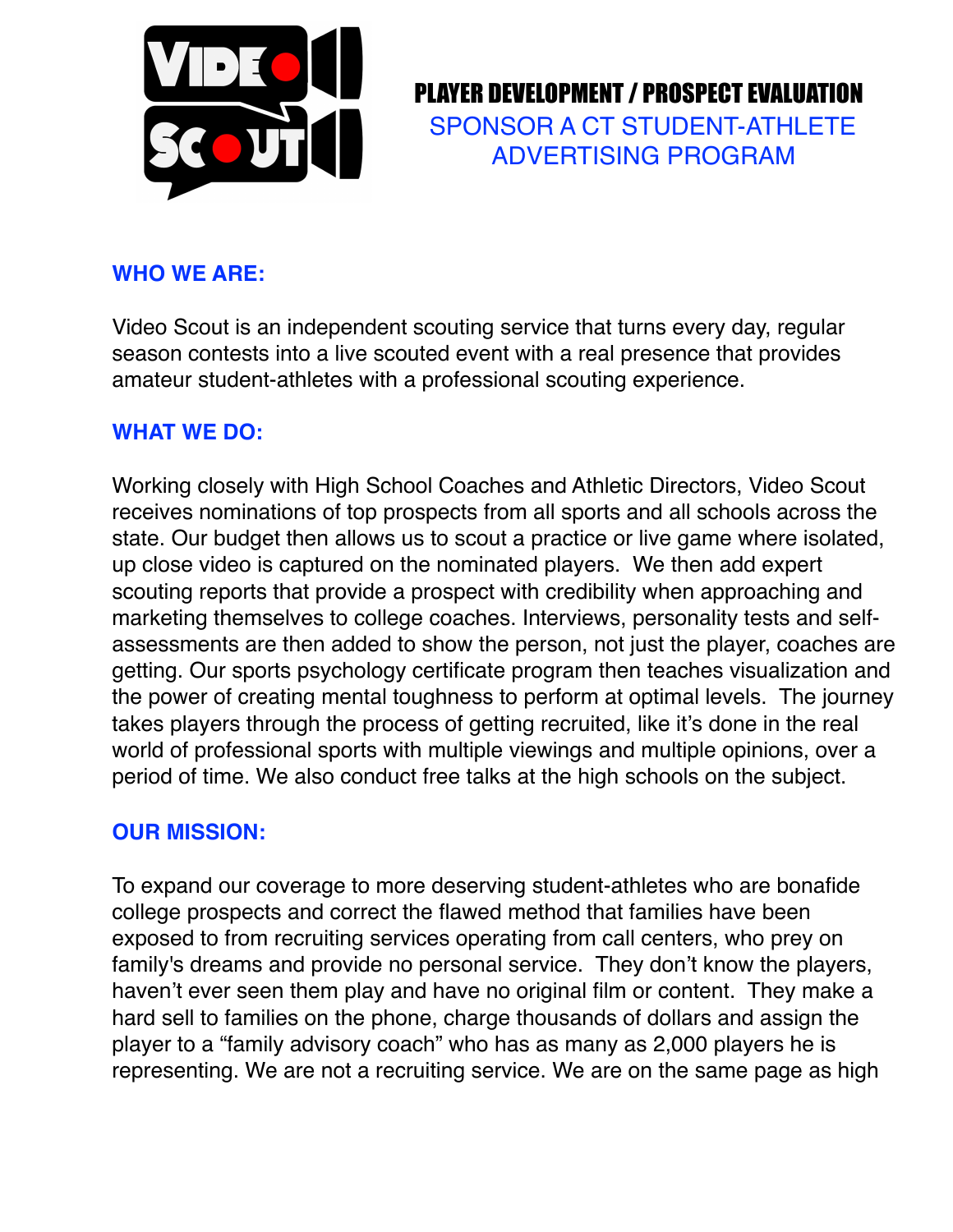

 PLAYER DEVELOPMENT / PROSPECT EVALUATION SPONSOR A CT STUDENT-ATHLETE ADVERTISING PROGRAM

school coaches and athletic directors and we share the same opinions. These services must be exposed for the scams that they are and we must put an end to their unethical practices. In nearly 20 years that Video Scout has been in existence, we have seen EVERY SINGLE ONE OF OUR PLAYERS PLAY LIVE!

### **HOW IT WORKS:**

Nominated prospects and sponsored student-athletes are scouted live at games and filmed up close with isolation video to show the players athleticism as if a coach were there watching with binoculars. Even between whistles, are they a leader, how do they communicate with their team and coaches and what is their body language on and off the field?

As we learn more through interviews and additional viewings, players are presented in a "Condensed Game Film Breakdown" that shows the complete player in the same amount of time as a highlight film. Scouting report write-ups and checklists by position are used to grade players and produce a national ranking by their graduating year. Honesty, integrity and ethics are paramount as our expert scouts are independent and not on our payroll. The result is the TRUTH and a very welcomed breath of fresh air for prospects and parents alike.

#### **YOUR OPPORTUNITY TO HELP:**

As a local business, you could not ask for a better connection with your customers and sense of community then a Video Scout Student-Athlete Sponsorship. What better ties to your local customers could there be as patrons are constantly reminded that you care about the future of our children and are providing an opportunity for that prospect to attend college, possibly receive a scholarship and realize their dream of playing college sports. Without you, this most likely would have never happened.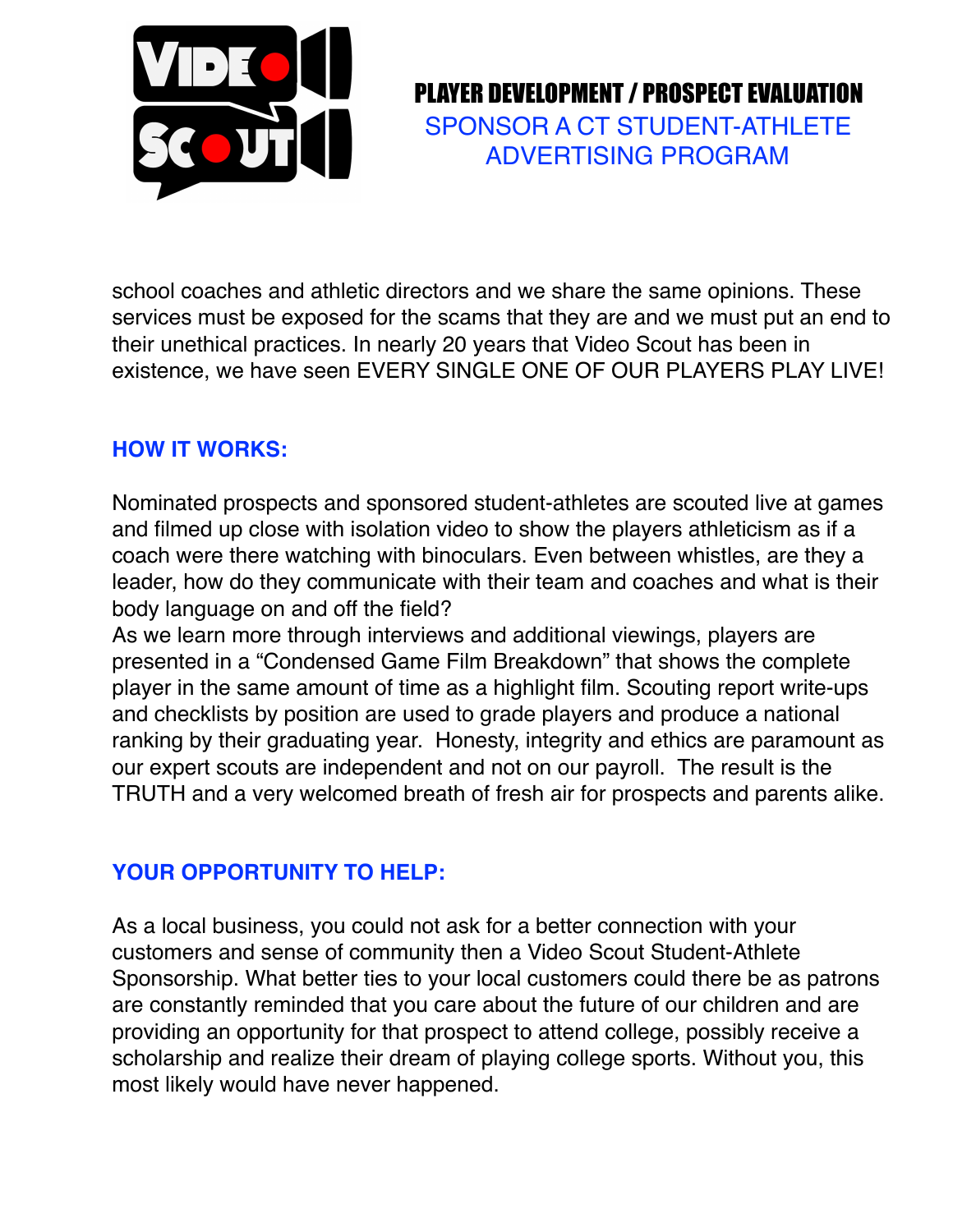

 PLAYER DEVELOPMENT / PROSPECT EVALUATION SPONSOR A CT STUDENT-ATHLETE ADVERTISING PROGRAM

## **WHAT BUSINESS SPONSORS RECEIVE:**

- Personal Appearances by players you sponsor at your place of business.
- A Player plaque to display in your place of business that recognizes your support and acknowledges the player as a top athlete in the state.
- Continued updates on all of your prospects progress.
- A 15 second commercial upfront, attached to the beginning of each of your players game film breakdowns that will be shared with everyone in the town, state and nationally with colleges. The commercial can be of you and the prospect together and filmed during the appearance, in an impromptu style, or a supplied commercial of your choosing.
- A letter of recognition addressed to the player, the coach and the school informing everyone of your participation and support and announcing your player being identified as a top student-athlete prospect in their sport.
- A Video Scout lapel pin to wear proudly that shows your support for Connecticut Student Athletes who are dedicated and deserving.

The complete 4 step scouting experience takes about 1 year as we track players through their high school careers. It usually involves 2 games and 2 scouting reports to complete at a minimum in order to get endorsement from schools. However, any amount you contribute from one game film breakdown to the complete scouting process is greatly appreciated and all funds help a player to create choices and be successful as players receive a multitude of self-help resources along the way, as they are being scouted and tracked during their high school careers.